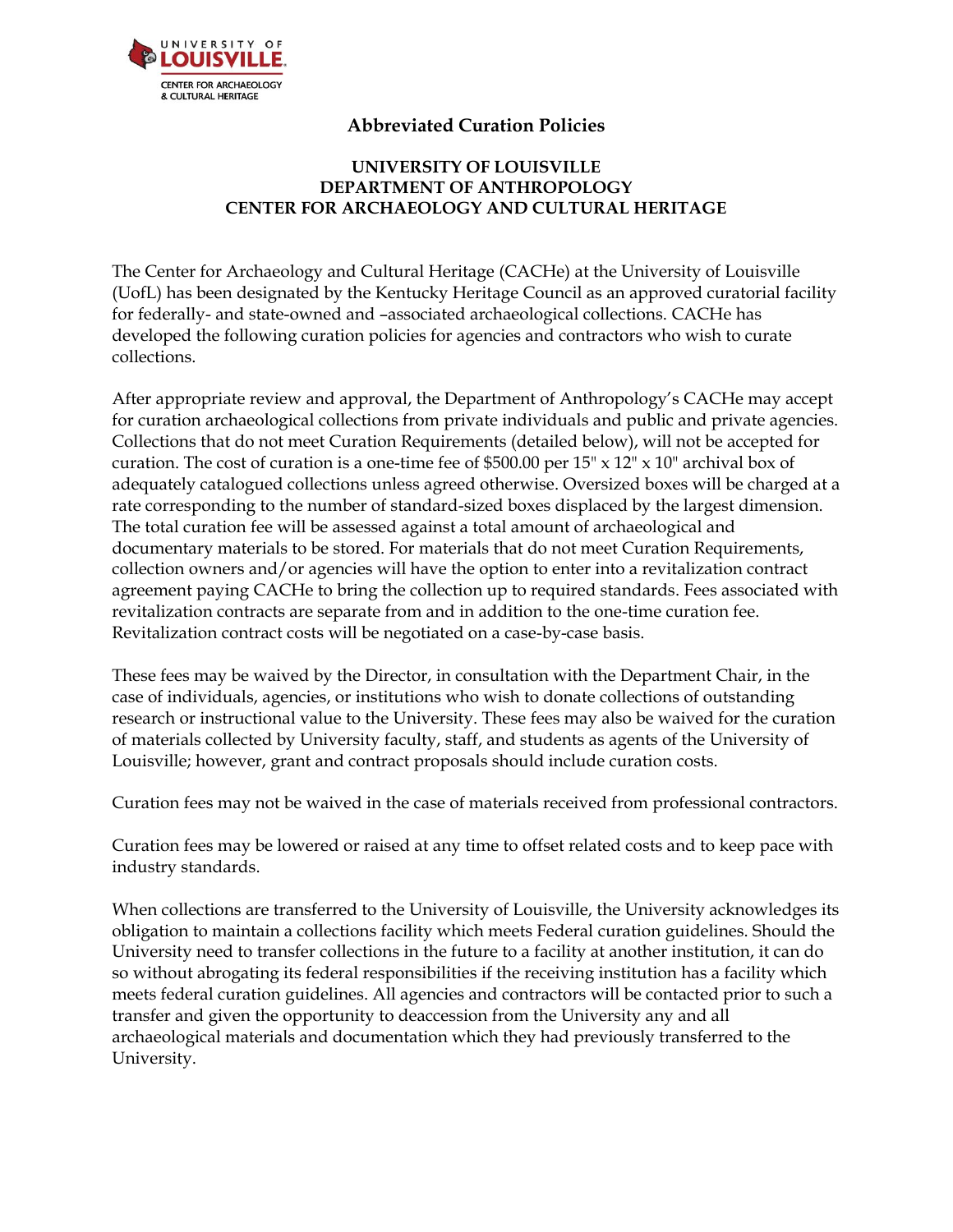### **CURATION REQUIREMENTS**

The University of Louisville Center for Archaeology and Cultural Heritage has the following requirements for the curation of materials.

#### *Collection*

- 1) Collections must meet our mission of curating collections from the Southeast and Midwest or related regions or have significant research or educational value as determined by the Director and Department of Anthropology.
- 2) The cost for curation is a one-time fee of \$500 per 15" x 12" x 10" archival box. Oversized boxes will be charged at a rate corresponding to the number of standard-sized boxes displaced by the largest dimension.
- 3) Documents or artifacts must be contained within Hollinger-type archival boxes, with separate lids, measuring  $15" \times 12" \times 10".$
- 4) Each archival box weighs no more than thirty (30) pounds in total weight, and its contents are organized and readily accessible (artifacts are not crushed, bags can be removed easily and replaced in the box).
- 5) Bags or boxes containing documents and/or artifacts should be organized sequentially by catalog number.
- 6) Each archival box should have a printed list of its contents printed on acid-free paper.
- 7) One label with box contents should be affixed to one end of the box.
- 8) Primary documentation must include *paper and digital copies* of a completed site survey form for each site collection, with a site number, assigned by the State Historic Preservation Office, and a copy of all applicable permits.
- 9) Digital documentation should be submitted on appropriate media, preferably a USB flash drive.
- 10) Primary documentation must include *one paper and one digital copy* of the final report/monograph in which the site data has been included.
- 11) Primary documentation must include *one paper and one digital copy* of the artifact catalog. This documentation must include a brief explanation of how the catalog is organized and definitions of any abbreviations. The provenience information should be detailed and consistent with excavation or collection methodologies. Artifact classification should be consistent with analyses presented in the final report.
- 12) Paper copies of primary documentation must be printed on acid-free paper with all metal stapes, paper clips, etc. removed.
- 13) Secondary documentation (field notes, maps, etc.) must be placed in acid-free folders or envelopes with all metal staples, paper clips, etc. removed.
- 14) Documentation must include digital copies of photos and images (whether displayed in the final report or not). *One print and one digital copy* of the photo/image catalog must be included.